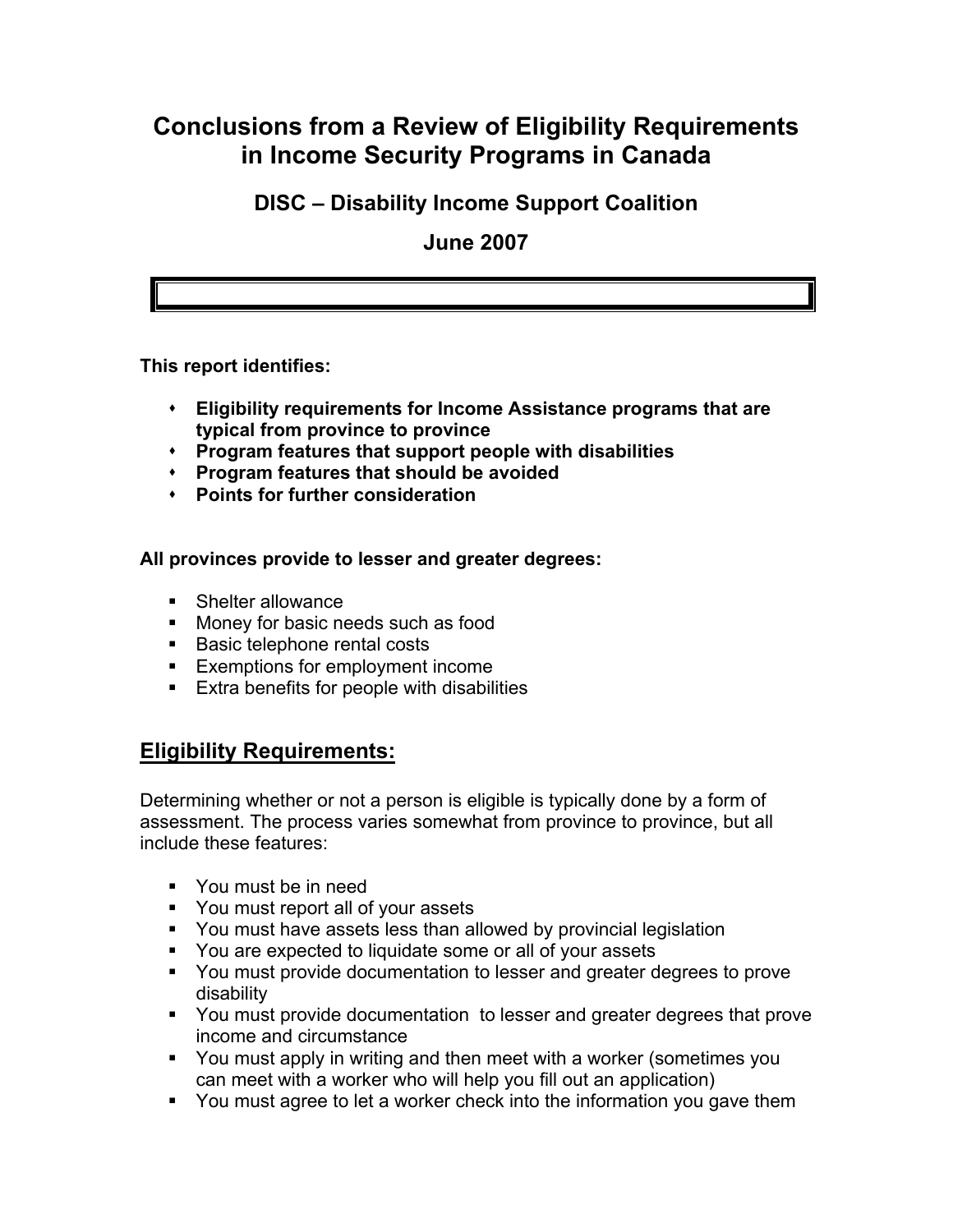- You must be a resident of the province in most cases (Nova Scotia requires that you be physically present in the province when you apply)
- You must pursue and accept other income
- You must be an adult (or meet the criteria for minors)
- **•** You cannot live in an institution
- Most provinces require you to take on training, rehabilitation or medical treatment

# **To Maintain Eligibility:**

The things that people must do to maintain eligibility vary from province to province and from worker to worker, whose job it is to interpret the legislation. Eligibility requirements that are clear and common to each province include:

- You must comply with the rules and regulations many of which are not clear
- You must provide updates as requested and as mandated
- You must work if you are able to
- You must agree to let a worker check into the information you gave them

### **Recommended Program Features That Support People With Disabilities**

This list is compiled from existing programs throughout Canada. Many of these features are currently available somewhere in Canada, while other features are recommended by advocacy research material. No existing program has all of these features.

In order to provide adequate income supports for people with disabilities we need to build a program that:

#### **During the Application Process:**

- **Provides a variety of ways to access the application form or application** process
- Allows for person to meet in their home with a worker
- **Provides a list of required documentation and describes what a client** needs to do if required documentation is difficult to obtain
- **Provides access to an advocate who works for the applicant**
- **Provides for full disclosure of all possible benefits, including over the** counter drugs and remedies, in a plain language handout that clearly identifies what is needed to access benefits
- **Provides the applicant with information about the appeal process should** their application be denied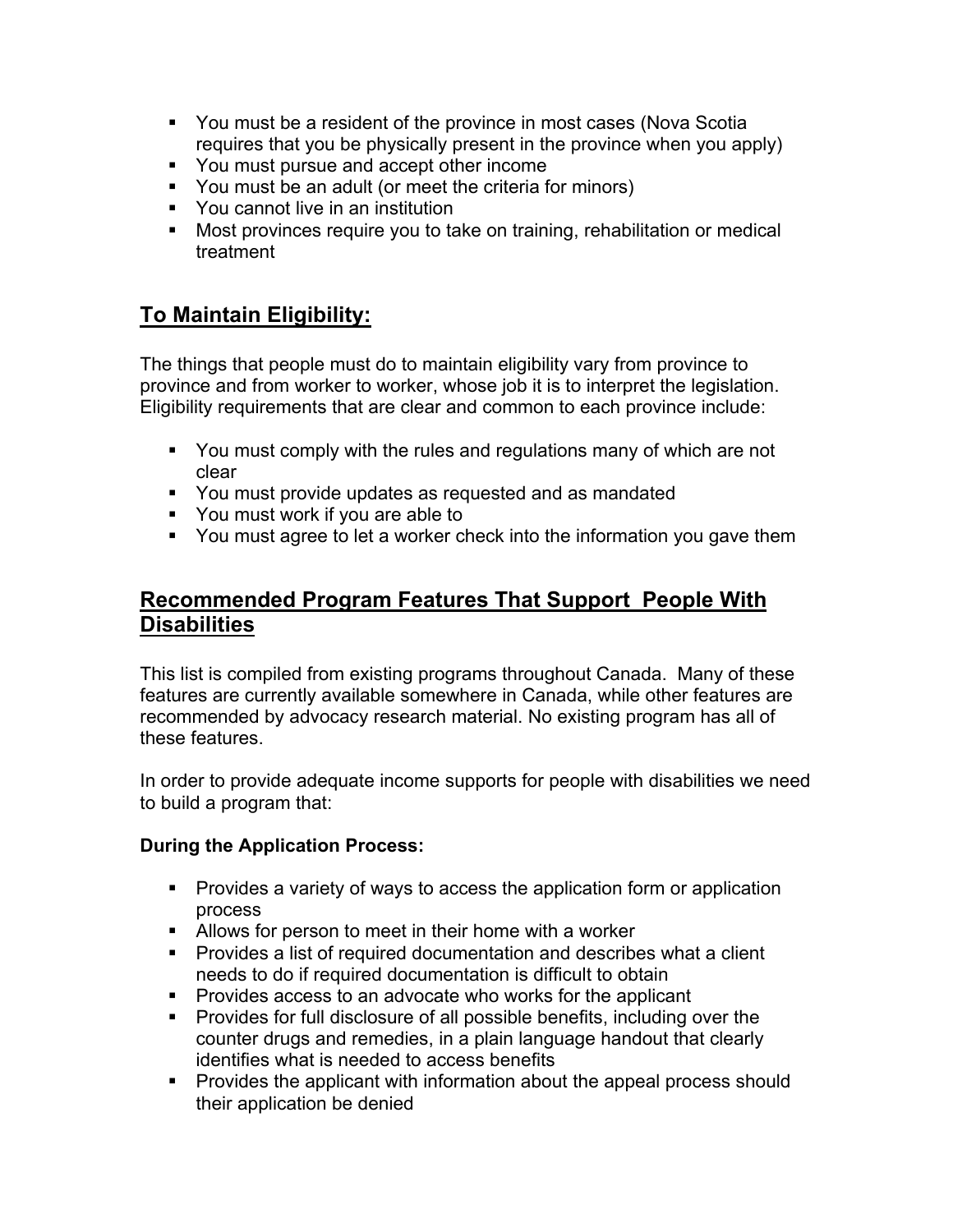- **If I**dentifies the kind of contact the applicant should expect to have with their worker and the process that should be followed if the applicant's expectations are not met
- There should be an emphasis on support and understanding
- Shortcuts the application process for those seen as in immediate need of food, shelter or medical attention without requiring them to visit the food bank or to visit a shelter

#### **Once an application is approved:**

- Establishes a way to fund people with disabilities that is separate from the regular intake/income program
- **Allows people to contract support services**
- **Allows for the provision of assistive aids**
- **Provides for cost of living increases**
- Assesses need based on previous income rather than on a month-tomonth basis
- **Includes a list of incomes that are fully exempt from claw back**
- **Provides higher liquid assets exemptions**
- Assumes people are in need and are telling the truth
- **Establishes protocols for home visits from workers**
- **Provides clear employability criteria and program exemptions for those** who cannot work—relaxes pressure to find employment
- Allows people to qualify for one time assistance to meet a short-term need
- **Provides for people leaving abusive situations**
- Limits liquidation for fixed assets by not including personal/household effects
- Bases eligibility amounts on a formula that is fairly applied
- **Provides supplementary health without the need to apply or qualify** separately
- **Ensures rapid reinstatement of benefits for those who lose their** employment income
- **Ensures all decisions can be appealed**
- **Provides for a 1-800 number for no cost calls**
- **Provides for all reasonable dental expenses including some cosmetic work**
- **Provides a nutritional supplement benefit for people who have specific** nutritional needs
- Allows a supplement for those who serve their community through volunteer labour
- **Provides for a reasonable amount for transportation vouchers to attend** social events
- Recognizes the static nature of a long term disability; does not require repeated verification of disability
- Assumes that worker discretion should favor the applicant
- **IDENTIFIER 19 IDENTIFIES the kind of contact an applicant should expect from their worker,** and the workers role and responsibilities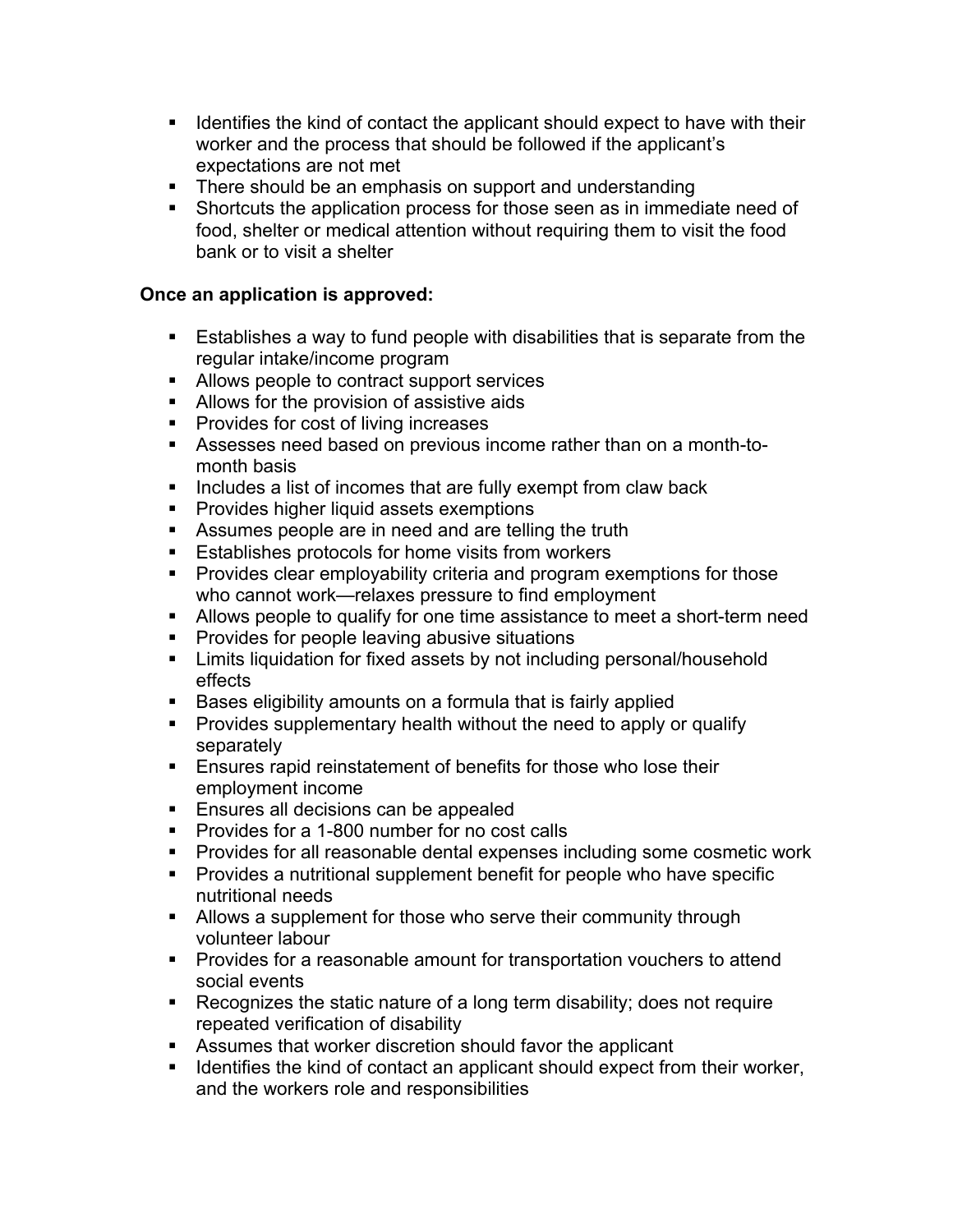- Be based on the fundamentals of fairness (i.e. means people have to be given the reason why decisions are made and those reasons must be full and substantiated and made in writing)
- **Provides complete disclosure to the applicant including access to related** records for individuals who are seeking appeal
- **Provides copies of all documents and information on which the Ministry** based its decision
- **Allows for compensation retroactively when errors by the government** have resulted in an error in eligibility
- **Protocol for workers when entering an applicant/recipient's home** pertaining to adequate notice and privacy
- **Ensures that protocol design involves people who receive income support**
- **IS based on need, not on subjective perceived labor force attachment**
- **Includes typical insurances, over the counter drugs and remedies**
- Ensures that health coverage continues for as long as needed even if the person begins working

## **Recommended Program Features that Should Be Avoided:**

- **Programs that are described as 'last resort'**
- Criteria that allows workers to cut a person off arbitrarily
- Eligibility protocols that are left entirely up to the discretion of the intake worker
- **Telephone screener that determines eligibility**
- Arbitrary determination of what is an 'excess' asset
- Assessed based on the theory on "Economic Household"
- **People who live in institutions exempted from entitlements**
- Criteria that limits access, (i.e.) call centre as the only first step
- Advisory panels that are allowed to determine eligibility without having met the person
- Annual or more frequent reviews for those people whose disabilities will not change
- **Protocols that require regular intake before being allowed to apply for** disability supports
- Multi-stepped processes for reporting income (i.e. call in income and then mail in stubs).
- **Mandatory or practical waiting period**
- Non-negotiable employment plans
- Mandatory job searches
- Re-submissions of mandatory medical information or multiple submissions for each different benefit
- Requirements for non-medical documents that may impose an unfair burden on applicants
- Any element that cannot be appealed